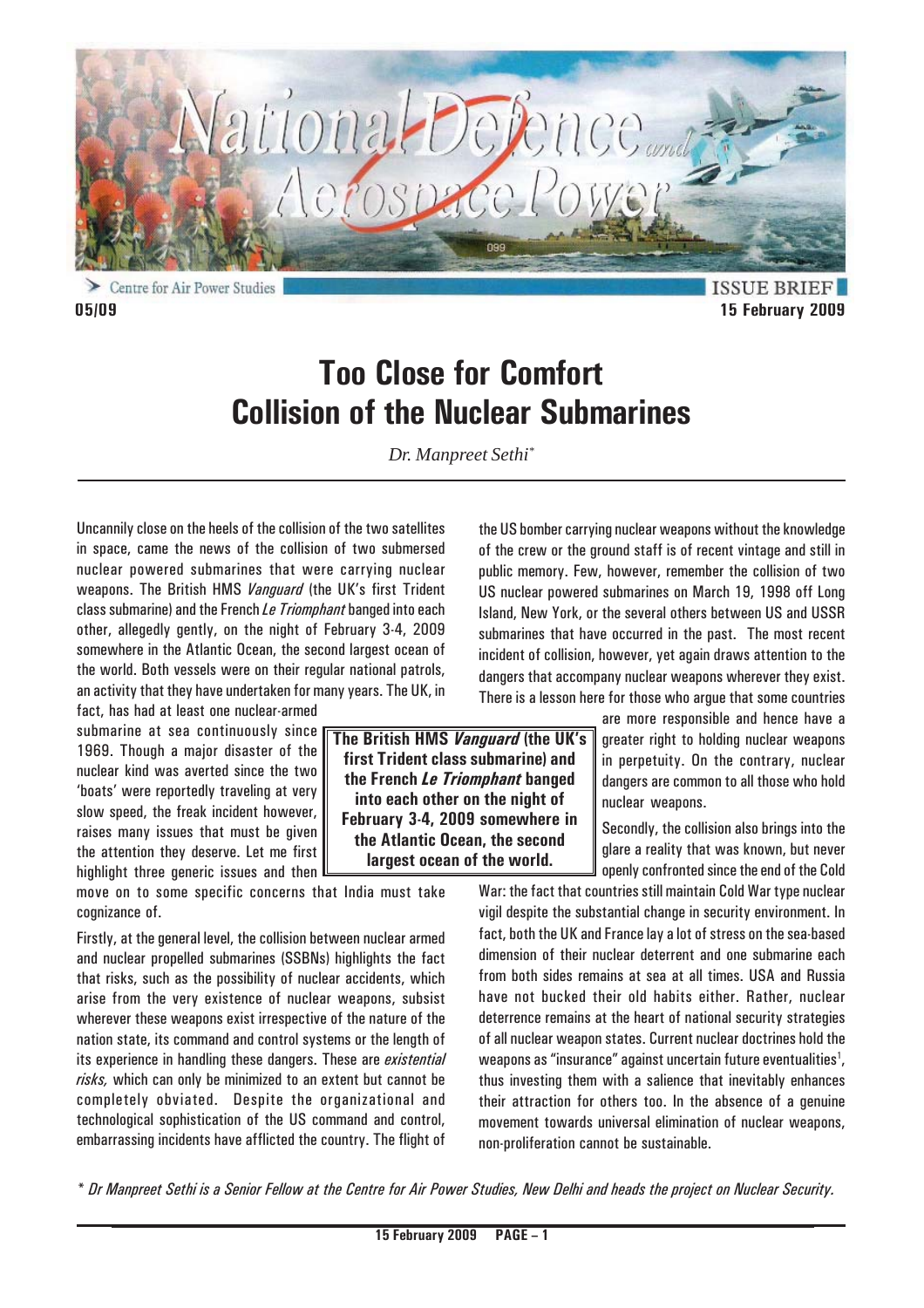## Centre for Air Power Studies

A third related issue that this incident draws attention to is the growing importance of the sea-based dimension of deterrence. It is well established that deployment of strategic weapons at sea meets the criterion of survivability much better than other options. And, survivability of the nuclear arsenal for nations desirous of building *credible* nuclear deterrence is critical. This is even more so in the case of countries that have a no first use nuclear doctrine in order to credibly convey to the adversary the message that assured punishment would follow his use of

the nuclear weapon. Therefore, the trend towards sea based deterrence, and hence a certain increase in the number of SSBNs is understandable and inevitable. This is evident in the case of all states with nuclear weapons, as is briefly brought out in the following paragraphs. The United States being far ahead in this game, however, is excluded from this discussion.

The UK maintains only submarines for nuclear weapons delivery. The country, in fact, debated the very need and role of an independent British nuclear deterrent in 2006- 07. Several, including from the Labour Party, argued against any such requirement and urged the government instead to fulfill its commitment towards nuclear disarmament under Article VI of the NPT. However, in October 2006, then Prime Minister Tony Blair, in a White Paper entitled "The Future of UK's Strategic Deterrent", underlined his government's belief that "an independent British nuclear deterrent is an essential part of our insurance against the uncertainties and risks of the future."2 He stated in Parliament, "The government's

judgment, on balance, is that though the Cold War is over, we cannot be certain in the decades ahead that a major nuclear threat to our strategic interest will not emerge." So, Blair reiterated the need for nuclear deterrence as a key "insurance policy in an uncertain world", inhabited by states like North Korea and Iran, and by non-state terrorist organizations.

Having settled the debate in favour of retention of the nuclear deterrent, the British Parliament then approved on 14 March 2007,

**It is well established that deployment of strategic weapons at sea meets the criterion of survivability much better than other options. And, survivability of the nuclear arsenal for nations desirous of building** *credible* **nuclear deterrence is critical. This is even more so in the case of countries that have a no first use nuclear doctrine in order to credibly convey to the adversary the message that assured punishment would follow his use of the nuclear weapon.**

**France too, meanwhile, lays a great score by its nuclear-armed submarine fleet. Having dismantled its land-based nuclear missile silos in 1996, the French nuclear deterrent is now based only on a dyad of submarine and aircraft. While inaugurating a new generation nuclear submarine of the**

*Triomphant* **class in March 2008, President Sarkozy had justified the need for his country's arsenal on the basis of the new range of threats, including from potential ICBMs from Iran.**

the replacement of the country's submarine based nuclear deterrent since the existing SSBNs would become obsolete by the mid-2020s and it would take until then to design, build and deploy new versions. To placate the significant opposition to the need to replace the existing four Vanguard submarines and the Trident missile systems mounted on them, the government conceded the possibility of reducing the number of submarines from four to three, and the stockpiled warheads by 20 per cent from 200 or so to 160, in order to reduce potential replacement costs.

France too, meanwhile, lays a great score by its nucleararmed submarine fleet. Having dismantled its land-based nuclear missile silos in 1996, the French nuclear deterrent is now based only on a dyad of submarine and aircraft. While inaugurating a new generation nuclear submarine of the *Triomphant* class in March 2008, President Sarkozy had justified the need for his country's arsenal on the basis of the new range of threats, including from potential ICBMs from Iran. In fact, trying to provide the French nuclear weapons a wider role, he offered a dialogue with other members of the European Union to discuss the role of French nuclear weapons in Europe's collective defence.3

Turning to Russia, it may only be highlighted that among some of the other major modernization efforts underway in the country's strategic capabilities, the launch of a new generation nuclear submarine in April 2007 stands out not only because it seeks to upgrade Russia's undersea nuclear strike force, but because it is for the first time in

17 years that the country has launched such a vessel.

China's strategic modernization too envisions the operationalization of a new class of SSBNs. Acknowledging the vulnerability of land-based missiles despite the best survivability measures, Admiral Liu Huaqing of the Chinese Navy had concluded before the start of the new millennium, "In the face of a large scale nuclear attack, only less than 10 per cent of the coastal launching silos will survive, whereas submarines armed with ballistic missiles can use the surface of the sea to protect and cover themselves, preserve the nuclear

#### **ISSUE BRIEF**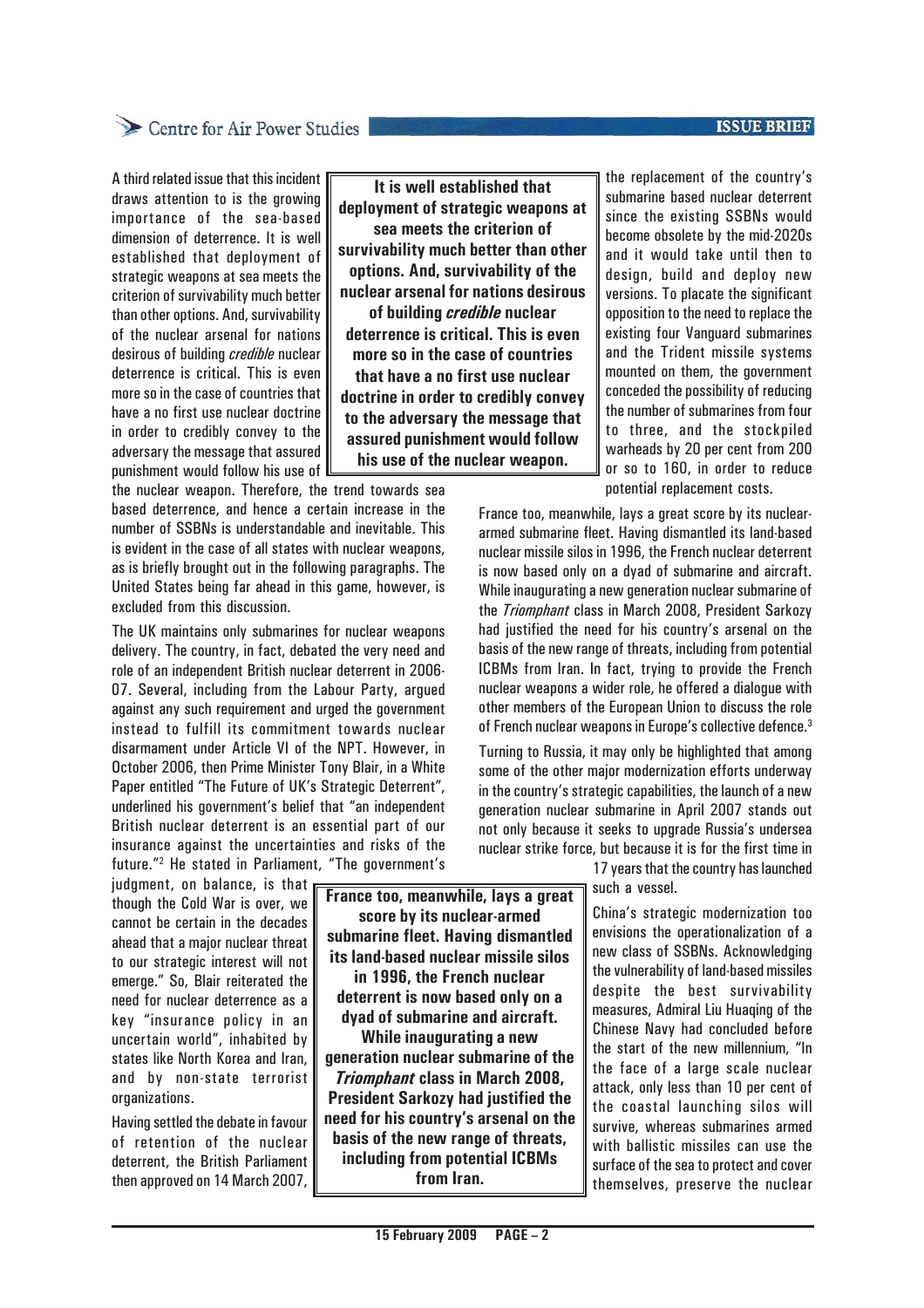## Centre for Air Power Studies

offensive force and play a deterrent and containment role."4 Hence, the focus on sea based deterrence for greater survivability. The sea leg of the Chinese nuclear triad would credibly rest on Julang 2 (JL 2), a second generation SLBM that would be deployed on an indigenous Type 094 submarine that is expected to become operational by the end of this decade. One Xia class SSBN with 12 JL 1 missiles of 2150 kms range has been operational since 1988. But given its problems of high noise levels, radiation leaks and the ability to carry only SRBMs with single warhead, it has never been considered a viable second strike deterrent.<sup>5</sup> New inductions are, therefore, considered critical for deterrence based on a counterstrike doctrine.

The Indian nuclear doctrine too indicates the country's aspiration for a triad. Given the security scenario in the neighbourhood, the eventual induction of the SLBMs is considered essential for a higher guarantee of survivability. For a peninsular nation like India, the vast seas around it

do provide large areas where SSBNs could remain hidden for long periods of time to mount retaliation if and when necessary. In fact, credibility of a counterstrike is ensured once an adversary knows that a fully armed SSBN is out at sea. This reinforces the certainty of retaliation by making counterstrike almost automatic, in case the country has been attacked with nuclear weapons. The Indian Navy,

therefore plans to have three SSBNs by 2015, of which one would be kept in reserve while two remain out at sea by rotation<sup>6</sup>.

The likely addition of operational SSBNs in the waters around India leads to some specific issues pertinent to the country and the region especially in the wake of the recent collision. One of the reasons being put forth for this accident is the lack of communication between France and NATO nations on the patrol areas of their submarines. NATO operates a traffic control system that alerts allied nations to the deployment zones of friendly submarines in order to avoid any accidents. There are certain operating areas reserved for American, British, Norwegian, Dutch and Canadian vessels and information is shared on their movements, including in areas other than designated as their own. This helps in averting mishaps. But, France is not part of NATO's military command structure and hence does not receive or provide information on the likely operating area or position of its submarines. In fact, France is slated to re-join the NATO command structure soon, but even at the time of expressing its desire to join the security grouping, it had mentioned that it would reserve the right **ISSUE BRIEF** 

to share information on the movement of its SSBN fleet. That stand might call for a re-think after this incident.

The larger issue here, however, is of adequate communication between nations operating such capabilities, and a general understanding on rules and areas of operation. Is that practically possible? Within the security architecture of the kind that NATO is, it may be feasible. But why would nations otherwise offer to share information on the movement of their SSBNs since the primary purpose of this capability is to remain hidden and to evade detection? Not surprisingly, therefore, SSBNs (as also SSNs, conventional submarines as well as surface vessels) have bumped into each other in the past. In fact, a google search on collisions or near-collisions fetches up a frighteningly large list of such incidents, including between adversarial nations such as the USA and USSR during the Cold War and between China and the USA in more recent times.

Given that India and China will both have operational

SSBNs conducting regular patrols within the next decade, how can such eventualities be avoided? In the case of these two nascent SSBN nations, it may be mentioned that the problems would be of a different nature and stature for three reasons. One, the technological capabilities of their sensors (sonars) to detect other vessels in the area could be much lesser than in the more advanced navies. Even in the case of the latter,

the technical capabilities of sonars have failed especially in situations where a submarine attempts to trail another covertly and collisions have taken place. Second, given the novelty of the SSBNs, the Indian and Chinese navies will want to build their information bank to familiarize themselves with the adversary capability. Therefore, it would be logical to assume that they would indulge in some trailing and snooping activities. The USSR and US routinely carried out such tasks during the Cold War years and did suffer collisions. For instance, in 1992 USS Baton Rouge made an attempt to trail a Russian Sierra class attack submarine and met with a collision. Other such incidents abound. Third, the Indian and Chinese SSBNs would be operating in a relatively constrained area of activity. The Bay of Bengal – Malacca Straints – South China Sea maritime space is an area "witness to dense fishing activity and shipping that is expected to rise from the current 60,000 vessels to 110,000 vessels by 2010".7 The far-reaching implications of an accident involving SSBNs in this region hardly need to be elaborated.

However, it must be equally pointed out that the risks for Indian and Chinese operational SSBNs would also be

**However, it must be equally pointed out that the risks for Indian and Chinese operational SSBNs would also be reduced for the reason that both will be operating what may be termed 'first generation' nuclear submarines, which will not be as sophisticated (in terms of their stealth features) as those engaged in the recent collision.**